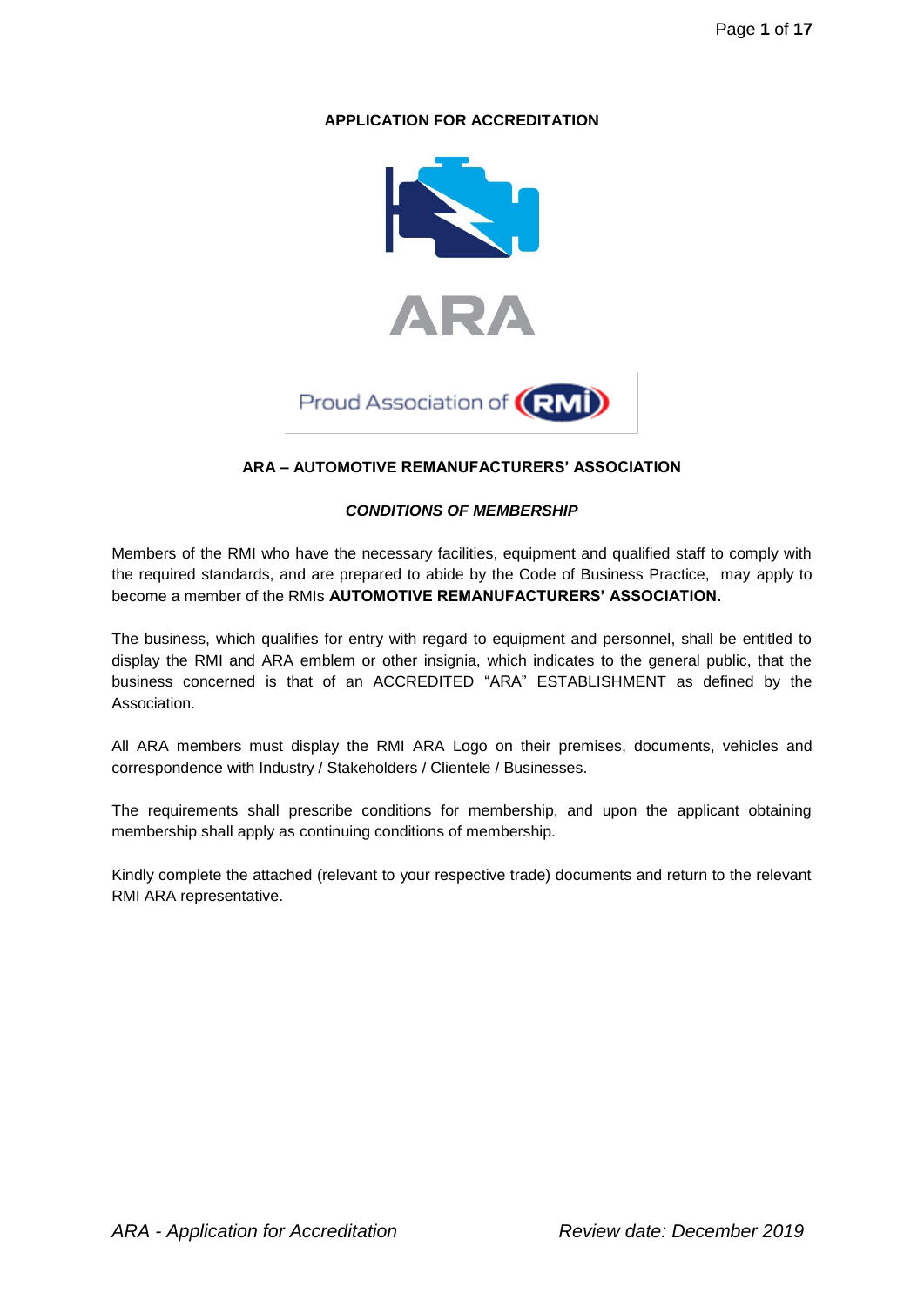

# **GENERAL REQUIREMENTS**

# **ACCREDITED MEMBERSHIP APPLICATION FORM**

I/We wish to become a member of the Automotive Remanufacturers' Association and agree to be bound at all times by the required standards, rules and by-laws of ARA and the RMI.

#### **REFERENCES:**

Please nominate three (3) references from current RMI members or trade references, listing business names, address, contact person and telephone number:

| 1. |  |  |  |
|----|--|--|--|
|    |  |  |  |
|    |  |  |  |
| 2. |  |  |  |
|    |  |  |  |
|    |  |  |  |
| 3. |  |  |  |
|    |  |  |  |
|    |  |  |  |
|    |  |  |  |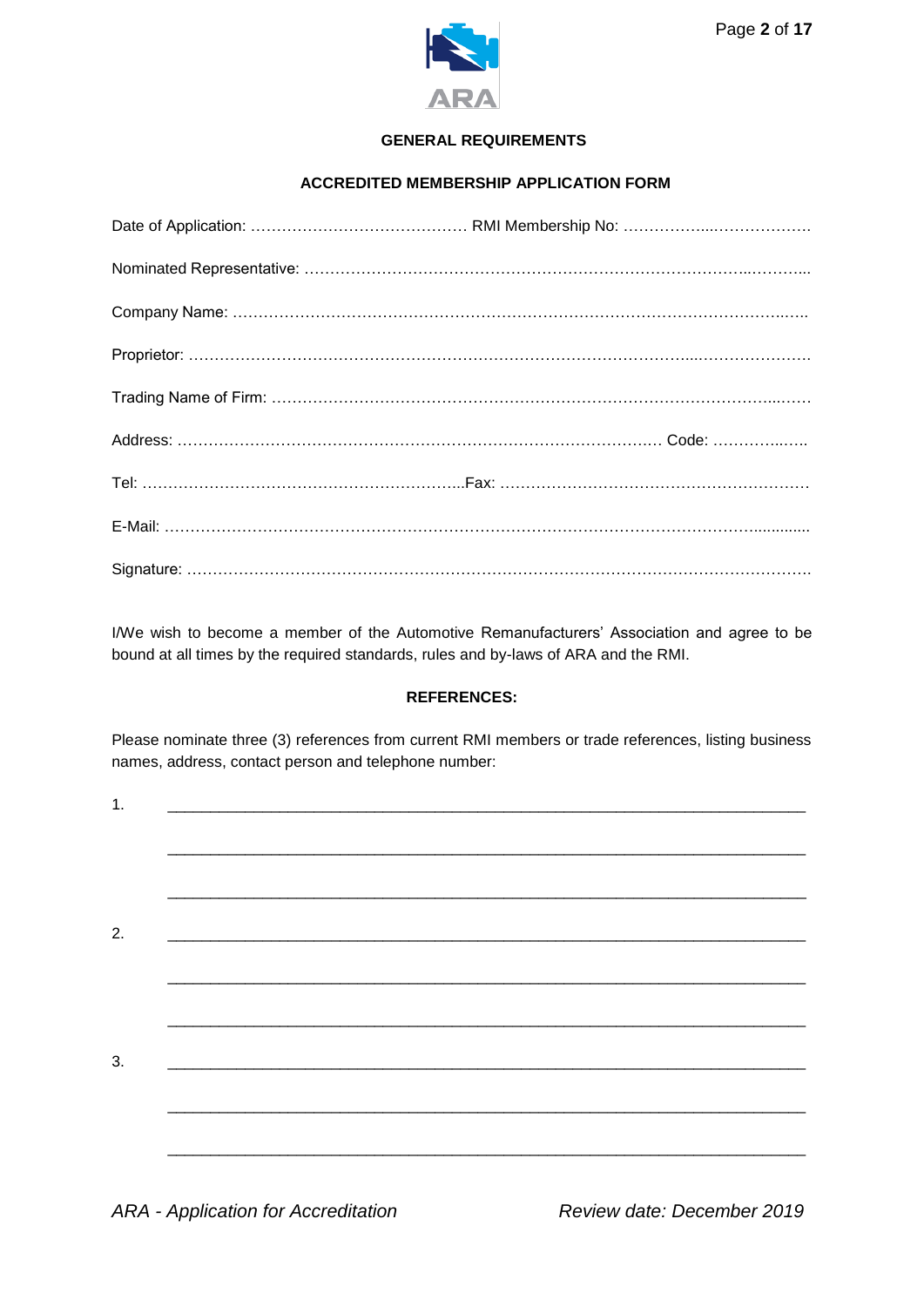

## **PLEASE NOTE:**

The ARA National Executive Committee (NEC) reserves the right to interview any applicant to the Association.

I/We, the undersigned have noted all the Rules and By-Laws incorporating the Code of Practice of the Automotive Remanufacturers' Association of the Retail Motor Industry Organisation and agree to abide by these Rules and By-Laws and Code of Practice.

I/We agree to abide by any ruling or decision of the ARA National Executive Committee (NEC) and solemnly declare that my / our business complies with the requirements of membership of the **AUTOMOTIVE REMANUFACTURERS' ASSOCIATION.**

I/We readily agree to an inspection of our premises, equipment, etc. by duly authorised member of the RMI staff or representative at any time during normal working hours.

I/We also agree that in the event of my / our ceasing to qualify for membership of this Association, I/We will immediately notify the RMI in writing of this fact and remove from display and advertising, the Organisational and Associational emblem.

I/We further undertake to abide by the aforementioned in the event of my/our membership subscription stop-order payments not being honoured timeously.

| I (the nominated representative) | certify that the above |
|----------------------------------|------------------------|
| information is true and correct. |                        |

\_\_\_\_\_\_\_\_\_\_\_\_\_\_\_\_\_\_\_\_\_\_\_\_\_\_\_\_\_\_\_\_\_\_\_\_\_\_\_\_\_\_\_\_\_\_\_\_\_\_\_\_\_\_\_\_\_\_\_\_\_\_\_\_\_\_\_\_\_\_\_\_\_\_\_\_\_\_\_\_\_

\_\_\_\_\_\_\_\_\_\_\_\_\_\_\_\_\_\_\_\_\_\_\_\_\_\_\_\_\_\_\_\_\_\_\_\_\_\_\_\_\_\_\_\_\_\_\_\_\_\_\_\_\_\_\_\_\_\_\_\_\_\_\_\_\_\_\_\_\_\_\_\_\_\_\_\_\_\_\_\_\_

\_\_\_\_\_\_\_\_\_\_\_\_\_\_\_\_\_\_\_\_\_\_\_\_\_\_\_\_\_\_\_\_\_\_\_\_\_\_\_\_\_\_\_\_\_\_\_\_\_\_\_\_\_\_\_\_\_\_\_\_\_\_\_\_\_\_\_\_\_\_\_\_\_\_\_\_\_\_\_\_\_

\_\_\_\_\_\_\_\_\_\_\_\_\_\_\_\_\_\_\_\_\_\_\_\_\_\_\_\_\_\_\_\_\_\_\_\_\_\_\_\_\_\_\_\_\_\_\_\_\_\_\_\_\_\_\_\_\_\_\_\_\_\_\_\_\_\_\_\_\_\_\_\_\_\_\_\_\_\_\_\_\_

Signed: \_\_\_\_\_\_\_\_\_\_\_\_\_\_\_\_\_\_\_\_\_\_\_\_\_\_\_\_\_\_\_\_\_\_ Designation: \_\_\_\_\_\_\_\_\_\_\_\_\_\_\_\_\_\_\_\_\_\_\_\_\_

**For office use only (observations / notes):**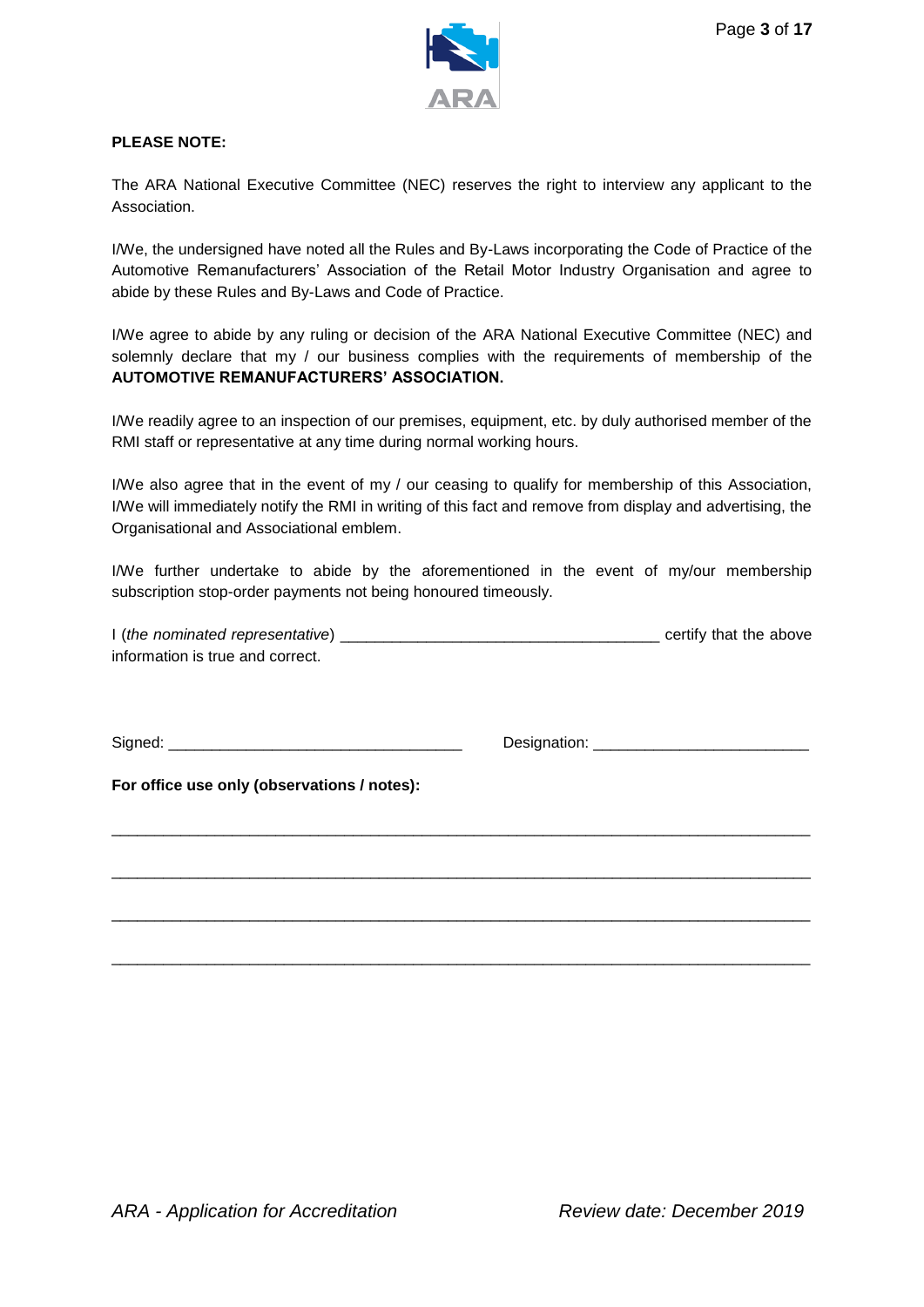

# **APPLICATION (ACCREDITATION) REQUIREMENTS**

#### **IMPORTANT TO NOTE:**

- $\hat{\mathbf{c}}$ For an Automotive Engineering establishment, please complete **ANNEXURE A**; inclusive of wholesalers, retailers and independent operators;
- For an Automotive Component establishment, please complete **ANNEXURE B**, inclusive of wholesalers, retailers and independent operators;
- For a Diesel Fuel Injection establishment, please complete **ANNEXURE C**, inclusive of  $\bullet$ wholesalers, retailers and independent operators.

## **Complimentary / assisting documents (attached), for business housekeeping (not essential for ARA accreditation):**

- Introduction to OHS, 10 point-check;  $\hat{\mathbf{x}}$
- First Aid Stock-kit;
- RMI regional office addresses, and contact details.

#### **Gas ready Workshop requirements (not essential for ARA accreditation):**

- Lifting equipment from hoist to overhead crane depending on conversion; Ń.
- Hot works and welding bay;  $\bullet$
- Flammable storage area, open and outside;  $\hat{\mathbf{x}}$
- Ġ Exhaust gas analyser and diagnostic equipment;
- 5 Ample space for size of vehicle into workshop;  $\ddot{\textbf{x}}$
- Auto-electrical and mechanical expertise; ×,
- ADR bay if working inside workshop or working on ADR vehicles;  $\mathbf{r}$
- k. OHS Act compliance related to gas handling.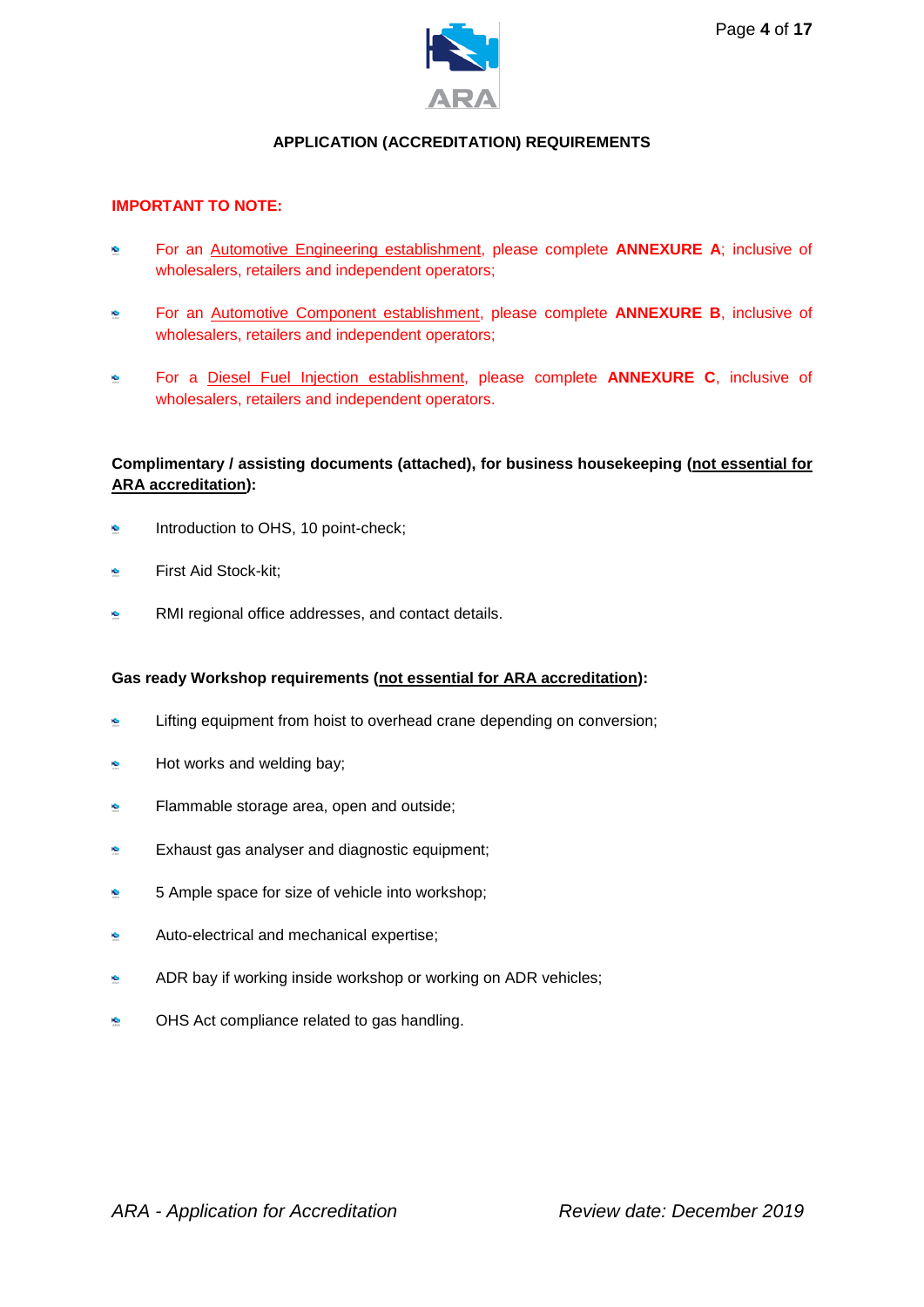

# **BASIC REQUIREMENTS FOR ACCREDITATION OF AN ARA – AUTOMOTIVE REMANUFACTURER'S ESTABLISHMENT**

### **FACILITIES**

### **1. Reception**

- **The customer must be received at a reception desk or counter not used for normal** administration duties;
- **Must display the RMI Code of Conduct with the current year's membership disc;**
- Housekeeping to be well maintained with reception areas being clean and tidy.

## **WORKSHOPS**

## **1. Floors**

**Must be in a good condition.** 

#### **2. Signage**

- **There must be sufficient signage to indicate services provided, facilities and** customer/commercial restrictions;
- **Must satisfy municipal and safety requirements.**

#### **3. Lighting**

Adequate lighting with no faulty globes or tubes.

#### **4. Ventilation**

**The working area must be well ventilated.** 

### **5. Uniforms**

**Must be clean and of a uniform standard and colour.** 

#### **6. Technical Manuals**

 $\approx$  Must have workshop manuals for all popular makes.

#### **7. Covered Working Bays**

General business to be conducted in a workshop, which is roofed and walled.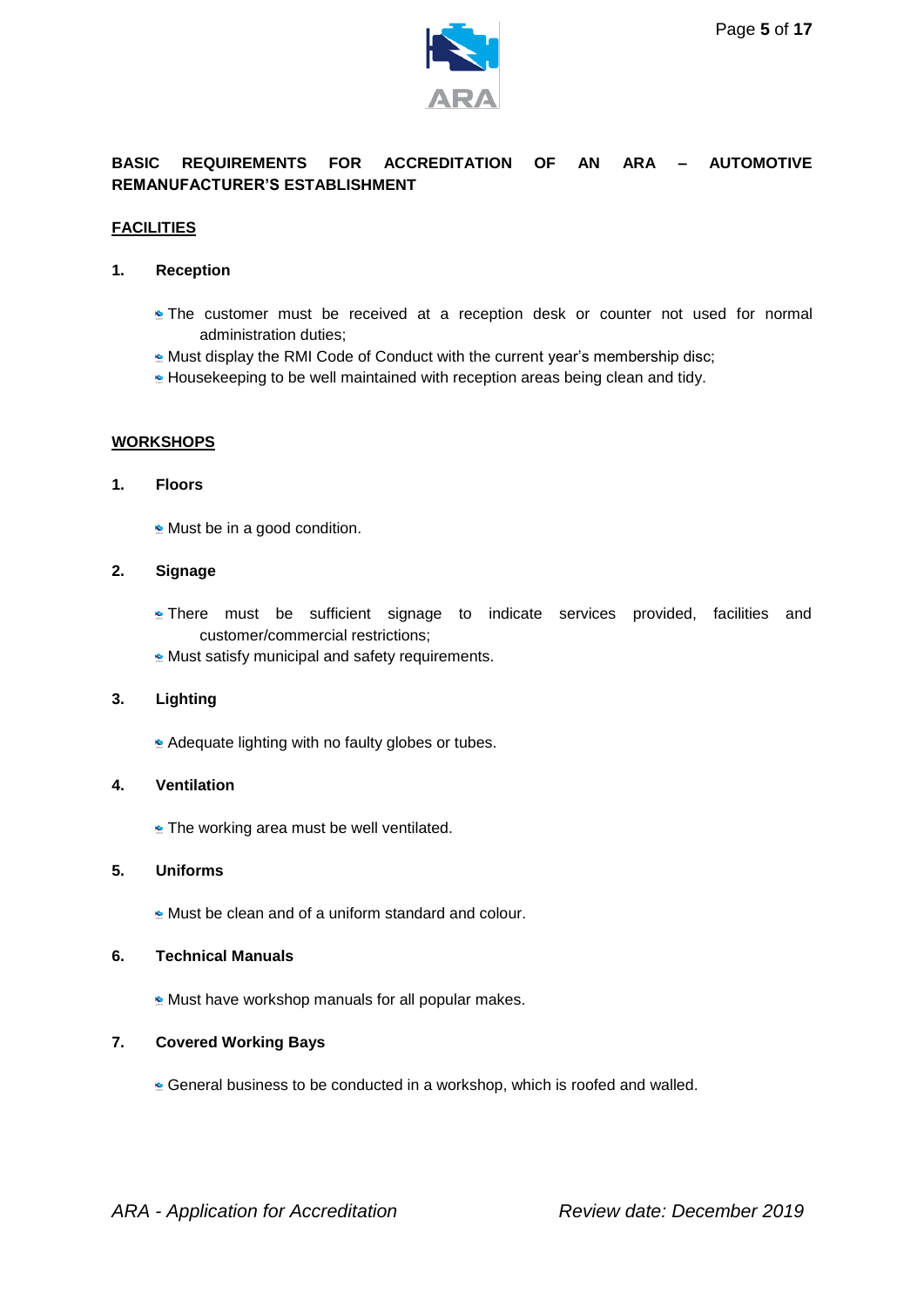

### **NON-TECHNICAL REQUIREMENTS**

### 1. **ADMINISTRATION**

### 1.1 **Job cards/Invoices**

- **Must include the facilities for the following information;**
- **Customer name;**
- **Contact name;**
- **Telephone number;**
- Date;
- **Details of work to be carried out;**
- **Parts and labour must be separately specified and priced;**
- NAT to be reflected separately;

All terms and conditions plus disclaimer to be displayed in the proximity of the customer's signature;

Customer to authorise commencement of work and any special conditions/limitations.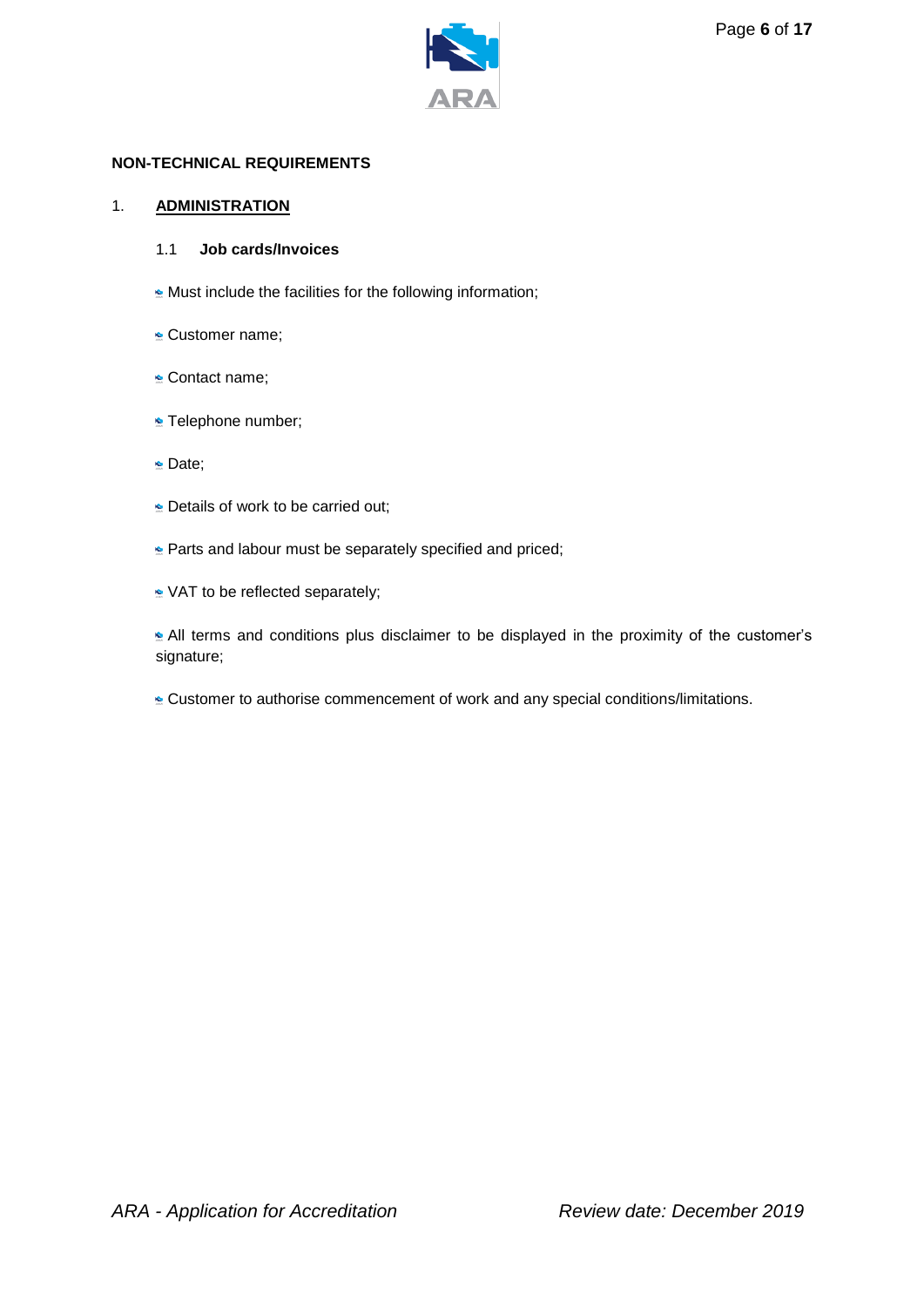

## **ANNEXURE A**

# **BASIC REQUIREMENTS FOR GENERAL WORKSHOP EQUIPMENT, FOR AN AUTOMOTIVE ENGINEERING ESTABLISHMENT – MIBCO, CHAPTOR IV**

| <b>Description</b>                | Quantity | <b>Comment</b> |
|-----------------------------------|----------|----------------|
| <b>Arbor Press</b>                |          |                |
| <b>Hydraulic Press</b>            |          |                |
| Artisans tools                    |          |                |
| Bearing pullers (internal &       |          |                |
| external)                         |          |                |
| <b>Bench Drill</b>                |          |                |
| <b>Bench Grinder</b>              |          |                |
| Creepers                          |          |                |
| <b>Trestles</b>                   |          |                |
| Trolley jack                      |          |                |
| <b>Piston Ring Compressor</b>     |          |                |
| <b>Pulley Extractor</b>           |          |                |
| <b>Tool Cupboard</b>              |          |                |
| Vacuum Tester                     |          |                |
| <b>Welding Plant (electrical)</b> |          |                |
| <b>Welding Plant (oxy-</b>        |          |                |
| acetylene)                        |          |                |
| <b>Workbenches &amp; Vices</b>    |          |                |
| Compressor                        |          |                |
| Micrometers*                      |          |                |
| Verniers                          |          |                |
| Torque Wrenches*                  |          |                |
| <b>Straight Edges</b>             |          |                |
| <b>Suitable Cleaning</b>          |          |                |
| Equipment                         |          |                |
| Cylinder Bore or                  |          |                |
| Telescopic gauges                 |          |                |
| <b>Universal Milling Machine</b>  |          |                |
| Flywheel / Brake Drum             |          |                |
| Lathe                             |          |                |
| Dynamometer                       |          |                |

| Suitable lifting equipment: | Tonnage |  |
|-----------------------------|---------|--|
| <b>Description</b>          |         |  |
|                             |         |  |
| າ                           |         |  |
| 3)                          |         |  |
| 4                           |         |  |
| 5 <sup>2</sup>              |         |  |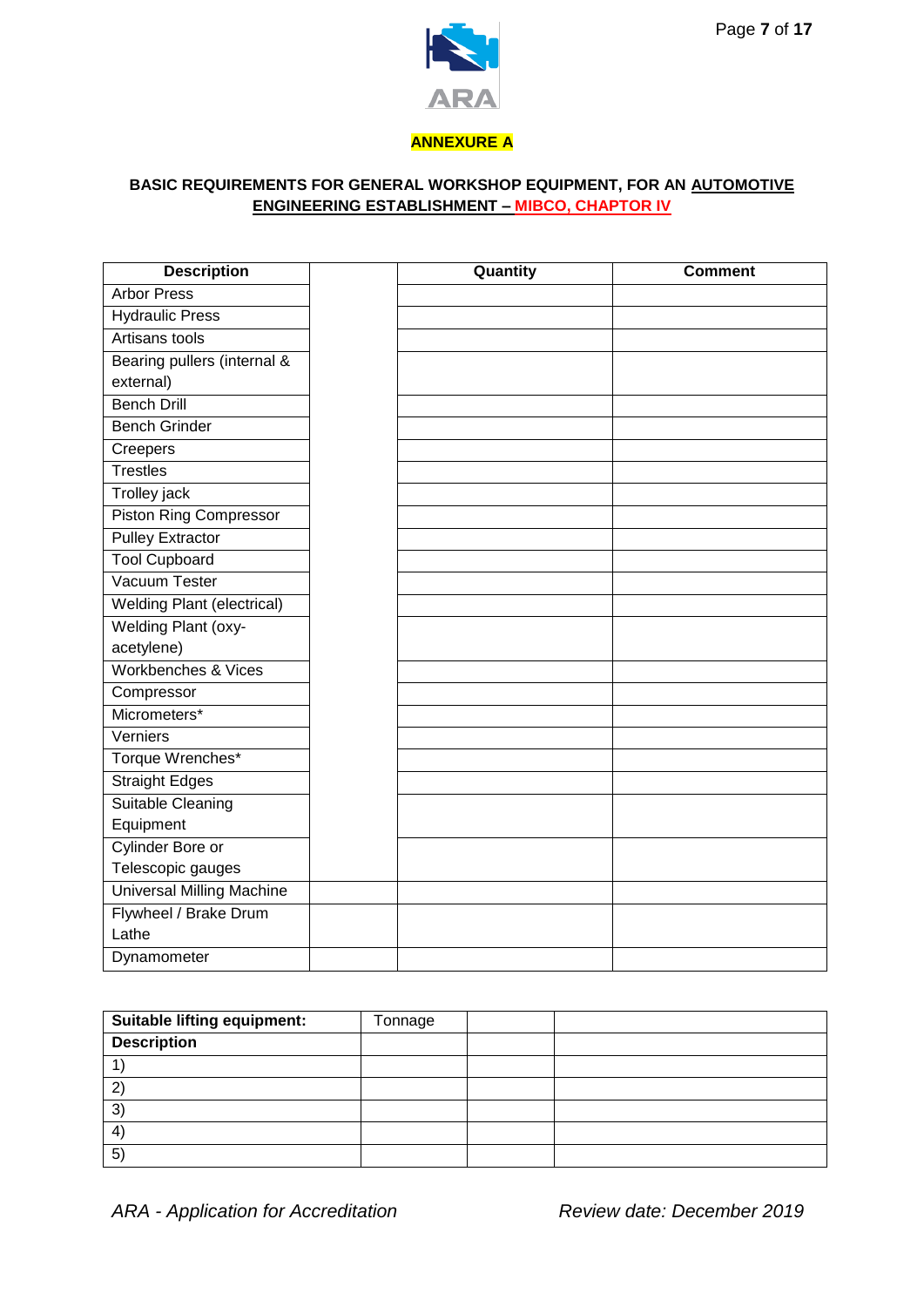

# **LIST OF SPECIALISED EQUIPMENT** (applications must conform to the required specialised equipment, in order to be considered)

\_\_\_\_\_\_\_\_\_\_\_\_\_\_\_\_\_\_\_\_\_\_\_\_\_\_\_\_\_\_\_\_\_\_\_\_\_\_\_\_\_\_\_\_\_\_\_\_\_\_\_\_\_\_\_\_\_\_\_\_\_\_\_\_\_\_\_\_\_\_\_\_\_\_\_\_\_\_\_\_\_

|                | <b>Description</b>                | Quantity | <b>Comment</b> |
|----------------|-----------------------------------|----------|----------------|
| 1              | <b>Pressure Testing Equipment</b> |          |                |
| 2              | <b>Crack Detector</b>             |          |                |
| 3              | <b>Cylinder Head Resurfacer</b>   |          |                |
| 4              | Valve Refacer                     |          |                |
| 5              | Valve Seat Machine                |          |                |
| 6              | Reboring Machine                  |          |                |
| 7              | Lineboring Machine                |          |                |
| 8              | <b>Cylinder Honing Machine</b>    |          |                |
| 9              | Crankshaft Straightener           |          |                |
| 10             | <b>Crankshaft Grinder</b>         |          |                |
| 11             | <b>Crankshaft Polisher</b>        |          |                |
| 12             | <b>Conrod Honing Machine</b>      |          |                |
| 13             | Conrod Lathe                      |          |                |
| 14             | Pin Borer                         |          |                |
| 15             | Cap Refacer                       |          |                |
|                | <b>Additional Machinery</b>       |          |                |
| 1              |                                   |          |                |
| $\overline{2}$ |                                   |          |                |
| 3              |                                   |          |                |

\_\_\_\_\_\_\_\_\_\_\_\_\_\_\_\_\_\_\_\_\_\_\_\_\_\_\_\_\_\_\_\_\_\_\_\_\_\_\_\_\_\_\_\_\_\_\_\_\_\_\_\_\_\_\_\_\_\_\_\_\_\_\_\_\_\_\_\_\_\_\_\_\_\_\_\_\_\_\_\_\_

\_\_\_\_\_\_\_\_\_\_\_\_\_\_\_\_\_\_\_\_\_\_\_\_\_\_\_\_\_\_\_\_\_\_\_\_\_\_\_\_\_\_\_\_\_\_\_\_\_\_\_\_\_\_\_\_\_\_\_\_\_\_\_\_\_\_\_\_\_\_\_\_\_\_\_\_\_\_\_\_\_

**For office use only (observations / notes):**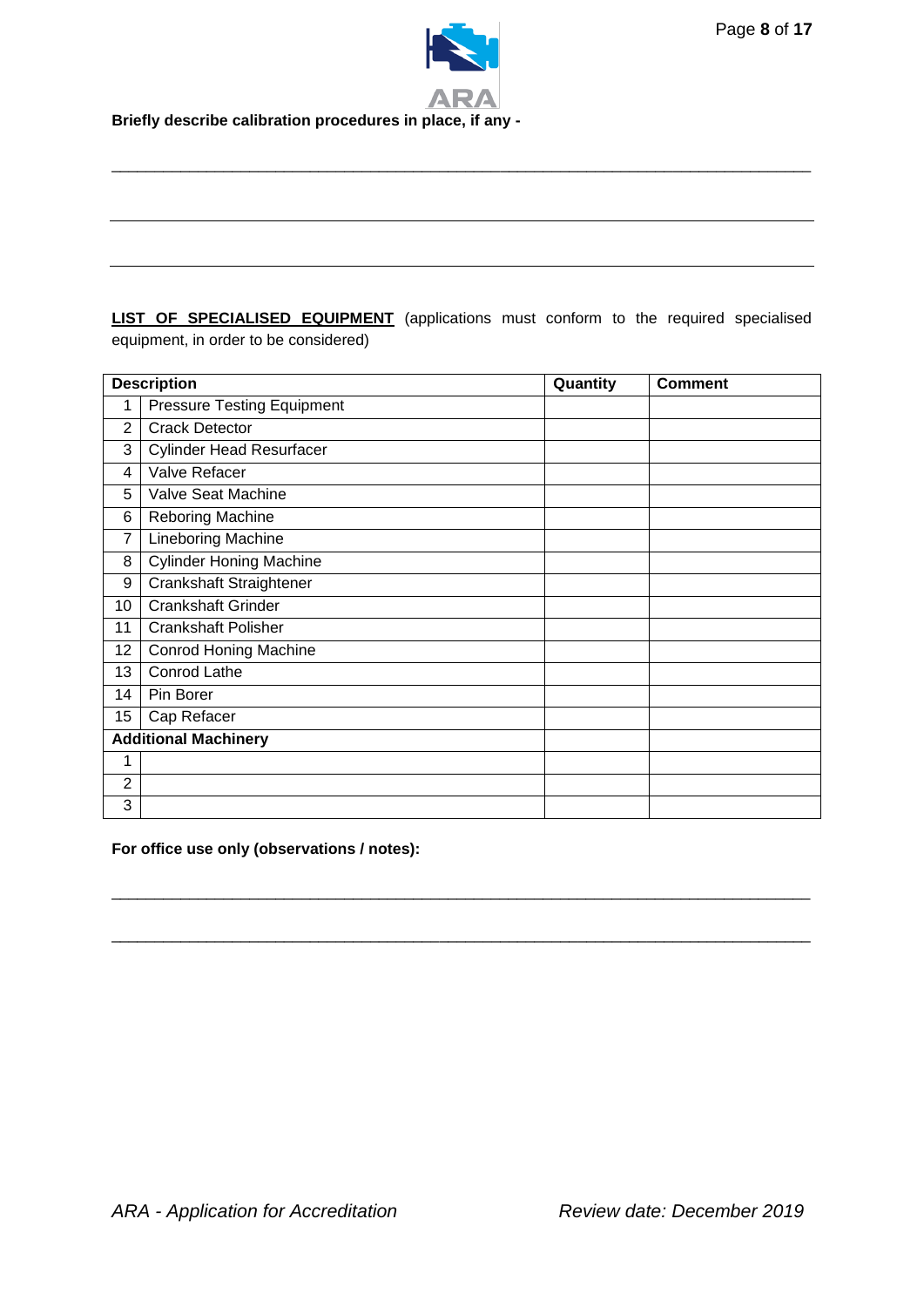

## **ANNEXURE B**

# **BASIC REQUIREMENTS FOR ACCREDITATION OF AN AUTOMOTIVE COMPONENT ESTABLISHMENT / RADIATOR SPECIALIST**

# **Kindly indicate which type of membership and category you wish to apply for:**

| <b>S</b>      | Associate Membership:              | C1 Business Franchise: (if any) |
|---------------|------------------------------------|---------------------------------|
| $\frac{1}{2}$ | Development Membership:            |                                 |
| ÷             | Accredited Membership:             |                                 |
|               | • Radiator Repairer,               |                                 |
|               | • Air & Hydraulic Brake Component  |                                 |
|               | • Brake-shoes,                     |                                 |
|               | • Brake-drums / Discs,             |                                 |
|               | • Clutch Covers and Driven Plates, |                                 |
|               | • Prop Shafts / Drive shafts,      |                                 |
|               | • C.V. Joints,                     |                                 |
|               | • Steering Racks & Components,     |                                 |

# **RADIATOR REPAIRERS**

### *EQUIPMENT*

|          | Boil out compound bath                                                           |  |
|----------|----------------------------------------------------------------------------------|--|
| <u>.</u> | High pressure type water / air gun (paraffin / diesel or other types of cleaning |  |
|          | unacceptable                                                                     |  |

## *TESTING*

|     | Regulated air pressure for testing in bath under water                  |  |
|-----|-------------------------------------------------------------------------|--|
| -2. | Pressure testing kit to pressure test in vehicle combustion testing kit |  |
|     | Anti-freeze and coolant tester                                          |  |
|     | Test bath                                                               |  |

# *WORKSHOP*

| Commonly used radiator clamping stand       |  |
|---------------------------------------------|--|
| Assembly stand for fitment of plastic tanks |  |
| Commonly used gas / air torches             |  |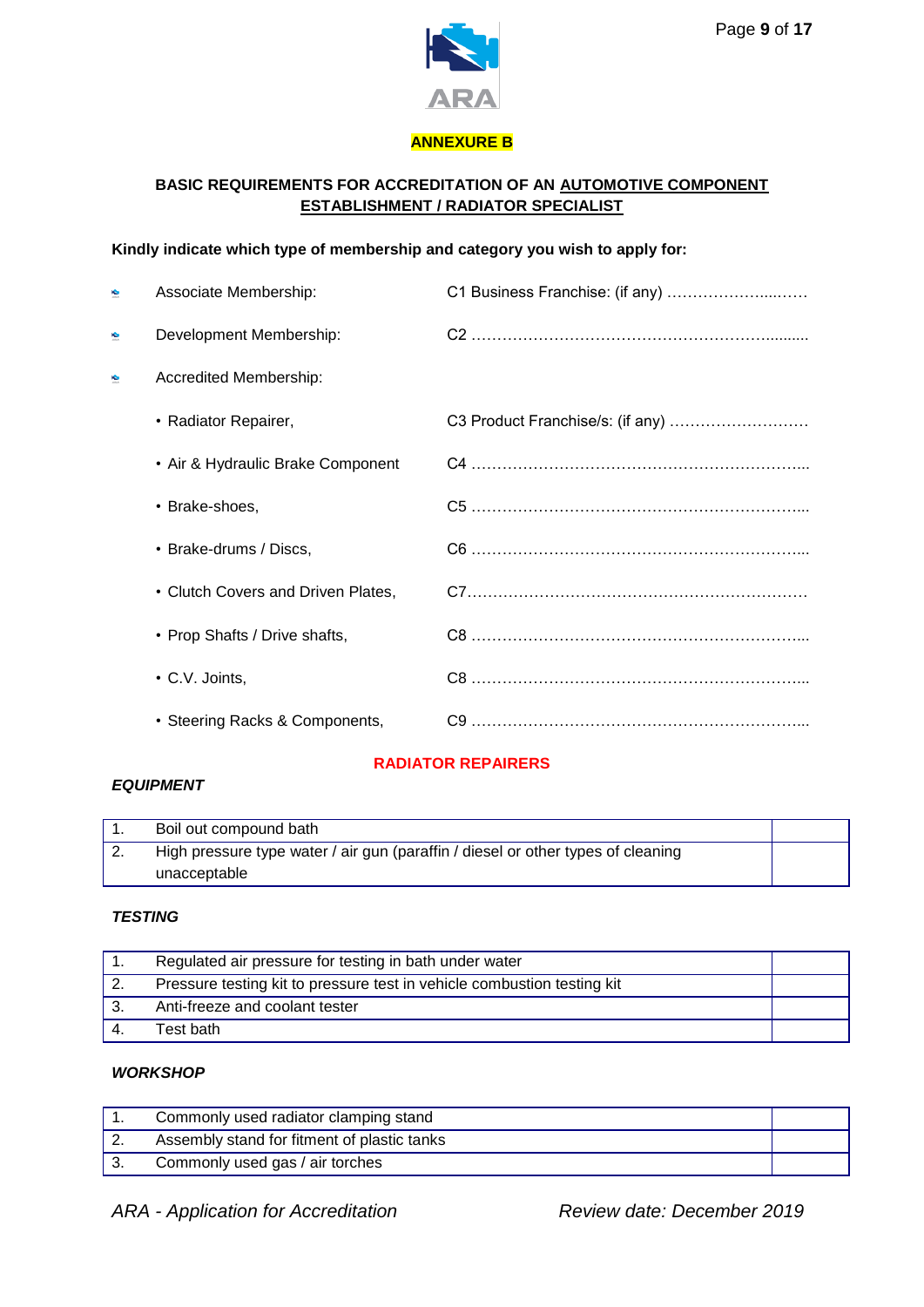



| -4. | Compressor                                    |  |
|-----|-----------------------------------------------|--|
| 5.  | Arc Welder                                    |  |
| 6.  | Oxy / Acetylene sets                          |  |
|     | Spray booth - Balco specifications            |  |
| 8.  | Workshop table - legal authority requirements |  |
| 9.  | Storage facilities                            |  |

# *MINIMUM STANDARDS*

#### *Workshop*

| A reasonable level of neatness and order must exist |  |
|-----------------------------------------------------|--|
| No fire or chemical fumes hazard - easy movement    |  |

#### *Reception*

| Reception area must be neat and tidy                                                |  |
|-------------------------------------------------------------------------------------|--|
| RMI Code of Conduct and RRA Accreditation Certificate must be prominently displayed |  |

## *Legal Requirements*

| 5. | Ventilation, lighting and safety precautions of workshop must comply with the<br>requirements of the Occupational Health and Safety Act |                                              |  |
|----|-----------------------------------------------------------------------------------------------------------------------------------------|----------------------------------------------|--|
| 6. |                                                                                                                                         | Health and hygiene of staff                  |  |
|    |                                                                                                                                         | A compulsory testing of lead levels in blood |  |
|    |                                                                                                                                         | Designated areas for cleansing, eating etc.  |  |
|    |                                                                                                                                         | Must comply with OHS Act                     |  |

# **COMPONENT REMANUFACTURERS' – MIBCO, CHAPTER V**

**NOTE:** Firms that undertake the bonding of automotive brake disc pads will not be acceptable for registration.

| Components for reconditioning must be done in reasonable quantities for placing in |  |
|------------------------------------------------------------------------------------|--|
| stock to be used for exchange purposes.                                            |  |

| 2. |     | The premises and machinery layout must provide for:                                                                                                                           |  |
|----|-----|-------------------------------------------------------------------------------------------------------------------------------------------------------------------------------|--|
|    | (a) | clear demarcation between brake-shoe reconditioning, air hydraulic brake<br>component reconditioning, clutch component reconditioning, brake drum/disc<br>skimming activities |  |
|    | (b) | physical demarcation between the reconditioning of the components<br>mentioned in (a) above and the reconditioning of radiators/fuel tanks and/or<br>prop shafts/CV joints    |  |
|    | (c) | a systematic flow of work from stripping and cleaning to final testing of<br>components                                                                                       |  |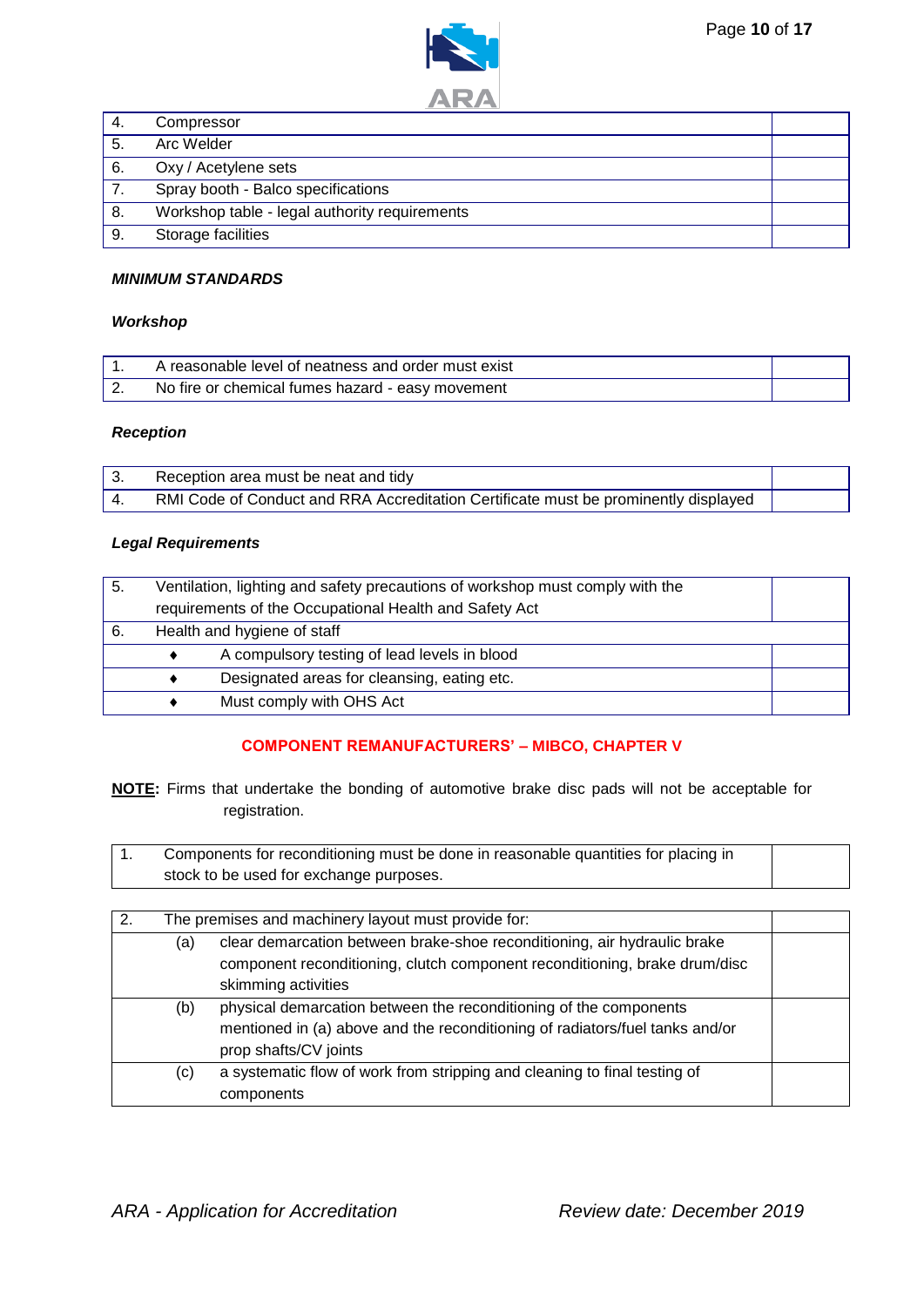



3. There must be satisfactory machinery and cleaning equipment for the reconditioning of components.

| 4. |     | For brake shoe reconditioning (bonding/riveting) there must be:                |  |
|----|-----|--------------------------------------------------------------------------------|--|
|    | (a) | gas burner                                                                     |  |
|    | (b) | linishing machine                                                              |  |
|    | (c) | sandblast or similar cleaning machine                                          |  |
|    | (d) | a thermostatic oven with pyrometric control and adequate circulation to ensure |  |
|    |     | even temperature                                                               |  |
|    | (e) | a radius grinder with calibrations for depth of cut and measuring gauges must  |  |
|    |     | be on hand                                                                     |  |
|    | (f) | riveting machine                                                               |  |
|    | (g) | drilling machine                                                               |  |
|    | (h) | bonding bands with turnbuckles                                                 |  |
|    | (i) | finishing machine or side grinder                                              |  |

| 5. |     | For reconditioning of air hydraulic brake components there must be:          |  |
|----|-----|------------------------------------------------------------------------------|--|
|    | (a) | chemical cleaning bath and rinsing bath                                      |  |
|    | (b) | glass bead blaster                                                           |  |
|    | (c) | bench grinder fitted with wire brush                                         |  |
|    | (d) | appropriate equipment for testing of airbrake components and hydraulic brake |  |
|    |     | components (pressure hold and release etc.)                                  |  |
|    | (e) | cylinder honer                                                               |  |
|    | (f) | compressor                                                                   |  |
|    | (g) | pneumatic or hydraulic press                                                 |  |

| 6. |     | For skimming of brake drums and discs there must be:      |  |
|----|-----|-----------------------------------------------------------|--|
|    | (a) | a drum lathe                                              |  |
|    | (b) | a machine for skimming of brake discs                     |  |
|    | (C) | brake drum grinder for removing hard spots                |  |
|    | (d) | dial gauge to measure run-out                             |  |
|    | (e) | precision measuring instruments (vernier/micrometer etc.) |  |

|     | 7. For reconditioning of clutch plates there must be:                  |  |
|-----|------------------------------------------------------------------------|--|
| (a) | suitable cleaning equipment                                            |  |
| (b) | a drilling machine                                                     |  |
| (C) | a riveting machine                                                     |  |
| (d) | suitable bench mounted jigs/run-out mandrel to test trueness of plates |  |

| 8. |     | For reconditioning of clutch pressure plates there must be:                              |  |
|----|-----|------------------------------------------------------------------------------------------|--|
|    | (a) | suitable cleaning equipment                                                              |  |
|    | (b) | a machine for grinding (refacing) of pressure plates                                     |  |
|    | (c) | a setting and stripping table with approporiate gauges                                   |  |
|    | (d) | a spring tester                                                                          |  |
|    | (e) | an appropriate pressure plate tester for testing overall pressure and release of<br>unit |  |
|    |     | a suitable machine for riveting diaphragm type pressure plates                           |  |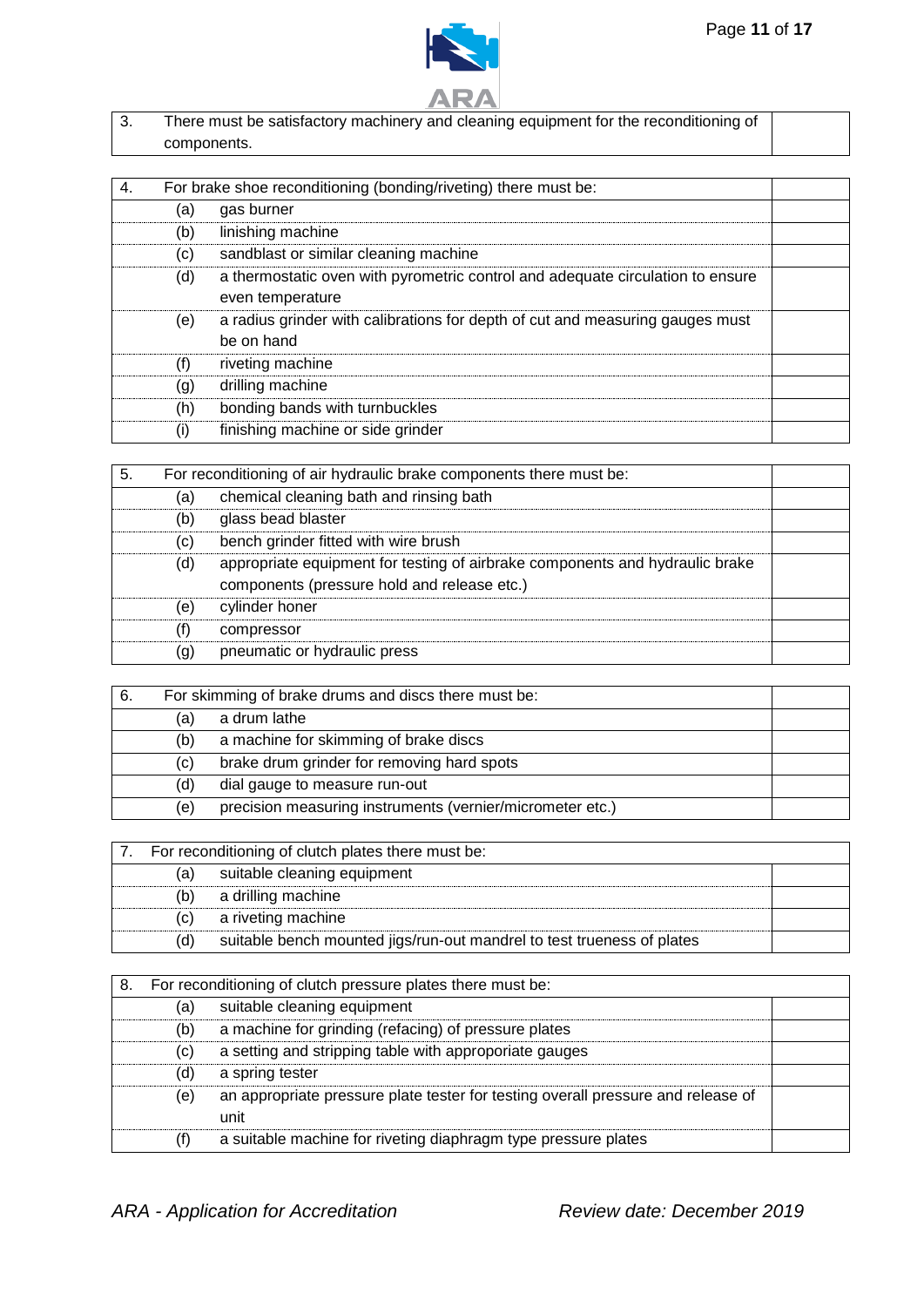



**NOTE:** All finger type and diaphragm type pressure plates must be completely stripped before reconditioning

| 9. |     | For reconditioning of radiator, heat exchanger and fuel tanks, there must be: |  |
|----|-----|-------------------------------------------------------------------------------|--|
|    | (a) | a boil-out compound bath                                                      |  |
|    | (b) | high pressure type water/air gun                                              |  |
|    | (c) | radiator/fuel tank clamping stand                                             |  |
|    | (d) | gas flame/air torches                                                         |  |
|    | (e) | compressor                                                                    |  |
|    | (f) | appropriate welding/soldering equipment                                       |  |
|    | (g) | regulated air pressure bath for underwater testing                            |  |

| 10. For propshaft/CV joint reconditioning there must be: |                                                  |  |
|----------------------------------------------------------|--------------------------------------------------|--|
| (a)                                                      | suitable cleaning equipment                      |  |
| (b)                                                      | a propshaft balancing machine                    |  |
| (c)                                                      | appropriate welding equipment (CO <sup>2</sup> ) |  |
| (d)                                                      | stripping tables                                 |  |
| (e)                                                      | appropriate hand tools                           |  |
| (f)                                                      | hydraulic press                                  |  |
| (g)                                                      | centre lathe and arbour press                    |  |
| (h)                                                      | suitable testing equipment                       |  |

| 11. There must be adequate supervision by adequately qualified technicians and      |  |
|-------------------------------------------------------------------------------------|--|
| satisfactory arrangements for regular testing of all the above mentioned components |  |

\_\_\_\_\_\_\_\_\_\_\_\_\_\_\_\_\_\_\_\_\_\_\_\_\_\_\_\_\_\_\_\_\_\_\_\_\_\_\_\_\_\_\_\_\_\_\_\_\_\_\_\_\_\_\_\_\_\_\_\_\_\_\_\_\_\_\_\_\_\_\_\_\_\_\_\_\_\_\_\_\_

\_\_\_\_\_\_\_\_\_\_\_\_\_\_\_\_\_\_\_\_\_\_\_\_\_\_\_\_\_\_\_\_\_\_\_\_\_\_\_\_\_\_\_\_\_\_\_\_\_\_\_\_\_\_\_\_\_\_\_\_\_\_\_\_\_\_\_\_\_\_\_\_\_\_\_\_\_\_\_\_\_

# **For office use only (observations / notes):**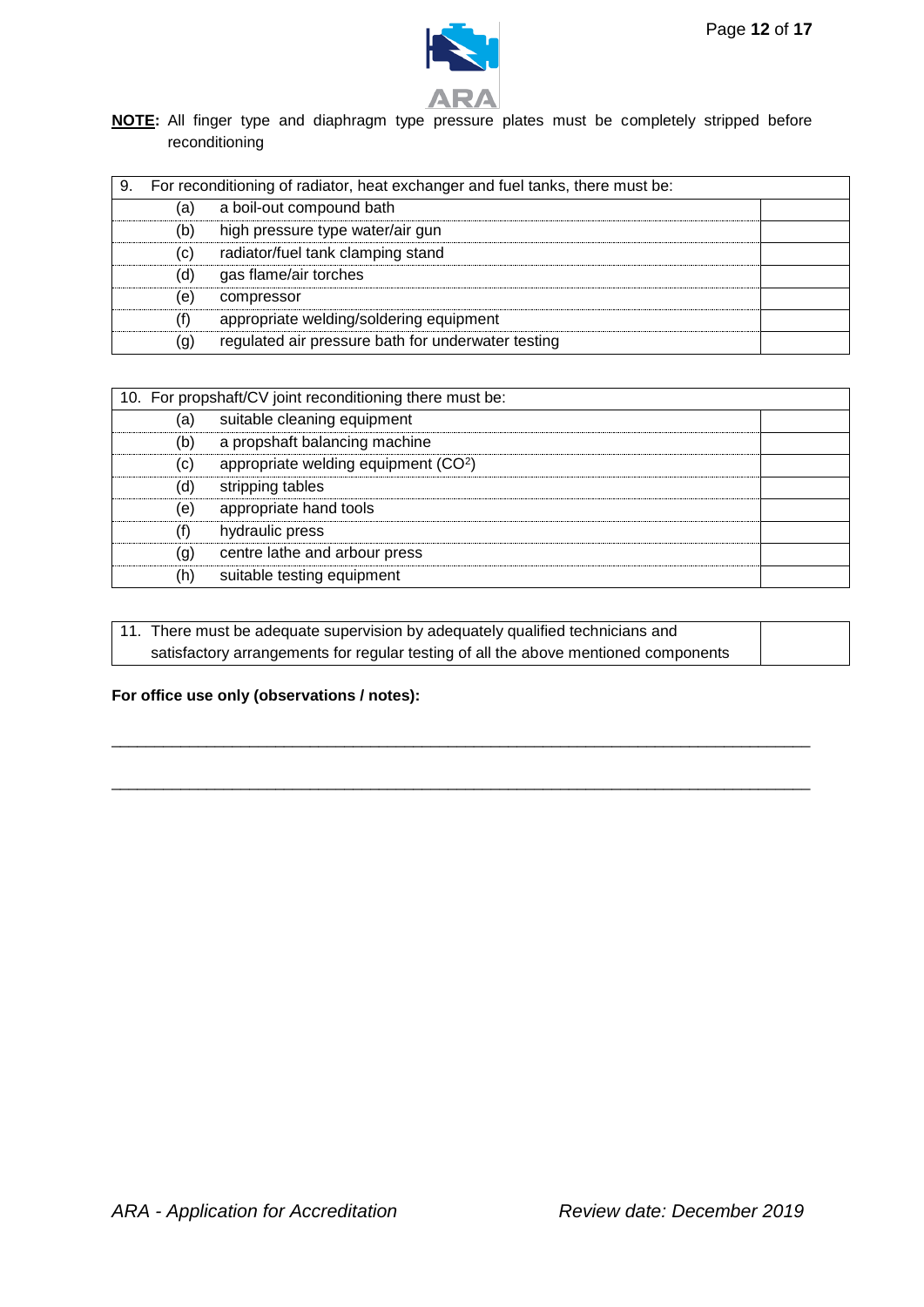

# **ANNEXURE C**

# **BASIC REQUIREMENTS FOR ACCREDITATION OF A DIESEL FUEL INJECTION ESTABLISHMENT**

| Associate Membership:         |  |
|-------------------------------|--|
| Development Membership:       |  |
| <b>Accredited Membership:</b> |  |
| Franchise Workshop<br>÷       |  |
| Independent Workshop<br>÷     |  |
|                               |  |

Product Franchise/s (if any) …………………………………………………………………………………....

| <b>Facilities:</b>                                        | <b>Yes</b> | <b>No</b> |
|-----------------------------------------------------------|------------|-----------|
| Image                                                     |            |           |
| Company signage<br>$\bullet$                              |            |           |
| Vehicle signage<br>$\bullet$                              |            |           |
| Use of RMI logo on:                                       |            |           |
| Company signage<br>$\bullet$                              |            |           |
| Stationery<br>$\bullet$                                   |            |           |
| <b>Company Vehicles</b><br>$\bullet$                      |            |           |
| <b>Product promotion</b>                                  |            |           |
| <b>Comment on general appearance</b>                      |            |           |
|                                                           |            |           |
|                                                           |            |           |
|                                                           |            |           |
| <b>Reception area</b>                                     | <b>Yes</b> | <b>No</b> |
| Sales counter - not used for normal administration duties |            |           |
| Display of RMI Code of Conduct with valid disc            |            |           |
| Good housekeeping of area                                 |            |           |
| Workshop/Admin offices separate from reception            |            |           |
| <b>Customer waiting facility</b>                          | <b>Yes</b> | <b>No</b> |
| Seating for clients with reading material                 |            |           |
| <b>Customer refreshments</b>                              |            |           |
| <b>Guarantee / Warranty Provided</b>                      | <b>Yes</b> | <b>No</b> |
| Displayed / Advertised / Printed                          |            |           |
| Length of Warranty                                        |            |           |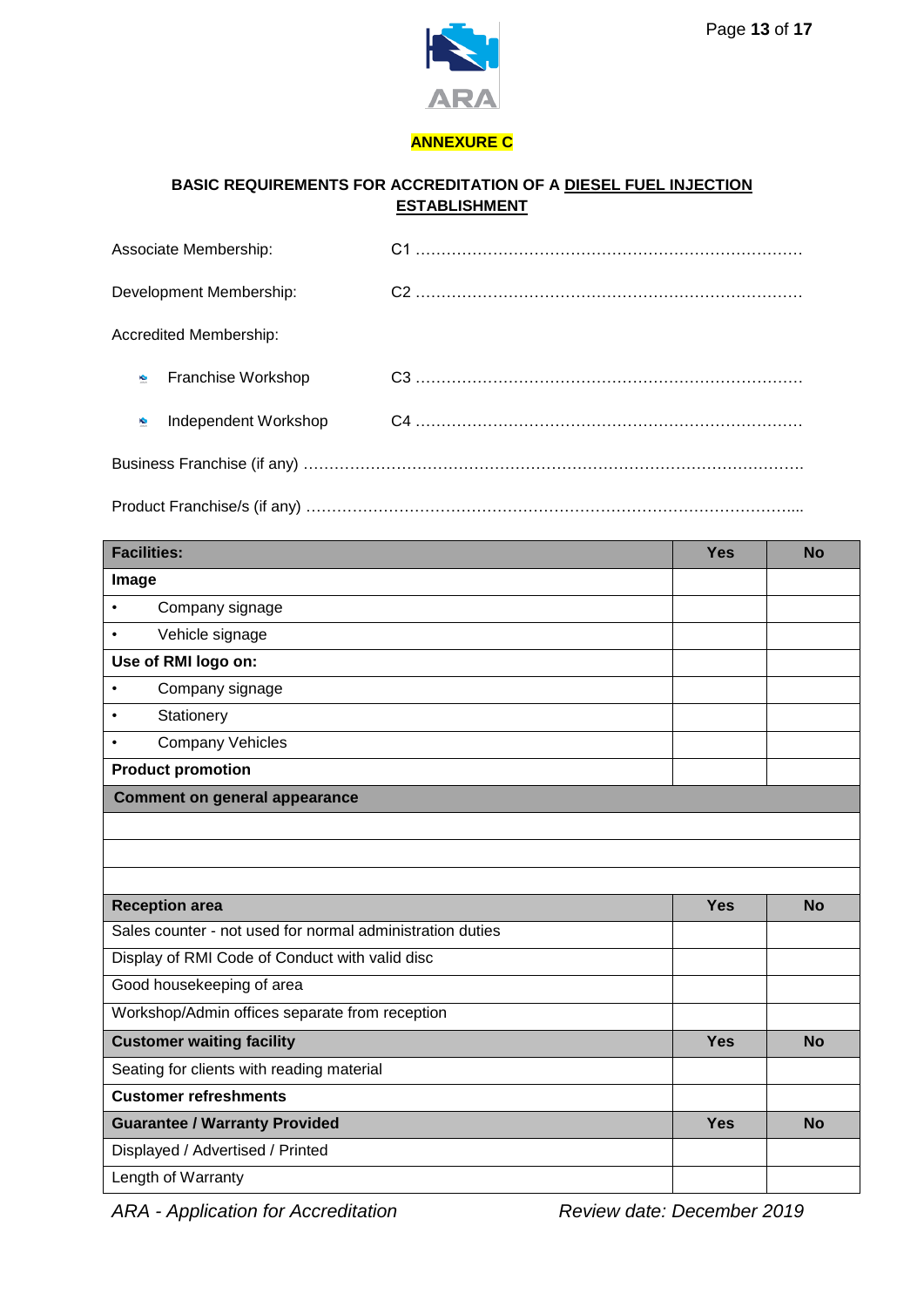

| 77 I V.A<br>Lighting                                                                    | <b>Yes</b> | <b>No</b> |
|-----------------------------------------------------------------------------------------|------------|-----------|
| Adequate lighting                                                                       |            |           |
| <b>Ventilation</b>                                                                      | <b>Yes</b> | <b>No</b> |
| Is area ventilated                                                                      |            |           |
| Other Requirement: Please provide the following information                             |            |           |
| Number of years in the business                                                         |            | Years     |
| VAT number                                                                              |            |           |
| Import registration number                                                              |            |           |
| What size are your premises, excluding parking?                                         |            | Sq. m     |
| Other Requirement: Please provide the following information                             | <b>Yes</b> | <b>No</b> |
| Do you own the property?                                                                |            |           |
| Are you SABS 0166 compliant?                                                            |            |           |
| If you import, are you registered with SABS?                                            |            |           |
| Do you offer a delivery service?                                                        |            |           |
| Do you operate a computerized workshop management accounting system?                    |            |           |
| <b>Franchise Status</b>                                                                 | <b>Yes</b> | <b>No</b> |
| Indicate if part of a franchised group                                                  |            |           |
| Which group:                                                                            |            |           |
| <b>Safety</b>                                                                           | <b>Yes</b> | <b>No</b> |
| Does your equipment comply with the Occupational Health & Safety Act?                   |            |           |
| Warning Signs: Facilities and customer/commercial restrictions (must satisfy            |            |           |
| safety requirements)                                                                    |            |           |
| Fire Extinguishers: Visibly placed and identified?<br>Maintenance contracts up to date? |            |           |
| <b>Employment</b>                                                                       |            |           |
| MIBCO reference number                                                                  |            |           |
| PAYE reference number                                                                   |            |           |
| UIF reference number                                                                    |            |           |
| Workmen's Compensation reference number                                                 |            |           |
| <b>Employment</b>                                                                       | <b>Yes</b> | <b>No</b> |
| Do you provide medical aid for your staff                                               |            |           |
| Do you provide pension/provident funds for staff                                        |            |           |
| Do you provide ongoing product training for staff                                       |            |           |
| Do you provide other training for staff                                                 |            |           |
| If yes, details                                                                         |            |           |
|                                                                                         |            |           |
|                                                                                         |            |           |
|                                                                                         |            |           |
|                                                                                         |            |           |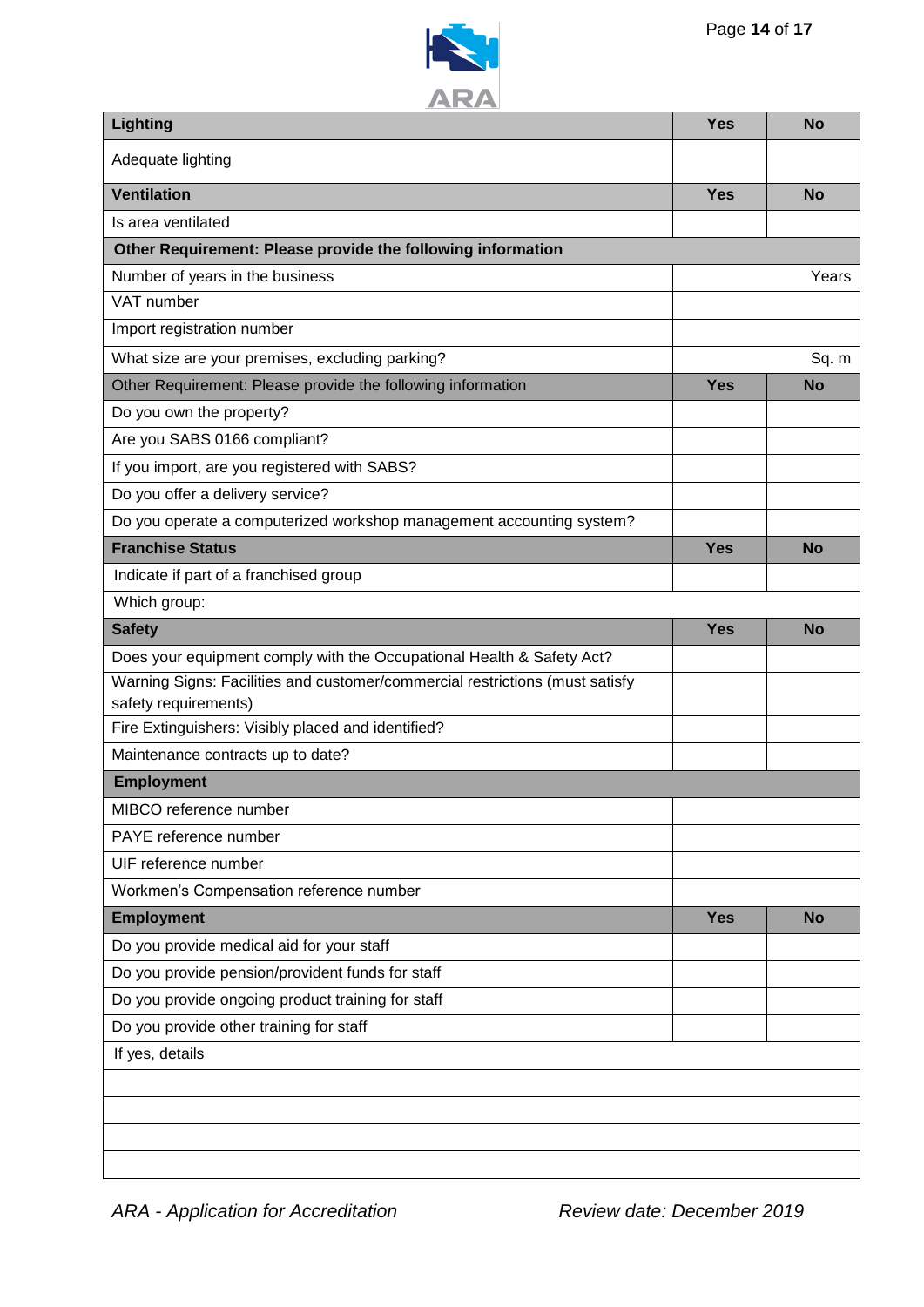

| Uniform / Corporate clothing provided                                                      |            |           |
|--------------------------------------------------------------------------------------------|------------|-----------|
| Company / Franchise / RMI identification                                                   |            |           |
| Staff complement:                                                                          |            |           |
| Sales / Admin<br>Technical                                                                 |            |           |
| <b>Total</b>                                                                               |            |           |
|                                                                                            |            |           |
| Staff:                                                                                     | <b>Yes</b> | <b>No</b> |
| Do you employ journeymen?                                                                  |            |           |
| Do you employ apprentices/learners?                                                        |            |           |
| Workroom                                                                                   | <b>Yes</b> | <b>No</b> |
| Does your workroom comply with the Factories, Machinery & Building Work Act<br>22 of 1941? |            |           |
| Is the size of the workroom sufficient?                                                    |            |           |
| Is there sufficient ventilation in the workroom?                                           |            |           |
| Is the workroom dust & particle free?                                                      |            |           |
| Is the workroom clean and tidy?                                                            |            |           |
| Is there sufficient lighting in the workroom                                               |            |           |
| Does the heating system cause condensation?                                                |            |           |
| Do you provide ear protection for staff?                                                   |            |           |
| Do you provide eye protection for staff?                                                   |            |           |
| Do you have a bi-annual certificate of fitness for test bench/es and injector<br>testers?  |            |           |
| Do you have a pressure test tank?                                                          |            |           |
| <b>Cleaning Equipment</b>                                                                  | <b>Yes</b> | <b>No</b> |
| Is protective clothing provided for the cleaning<br>processes?                             |            |           |
| Do you have a motorized wire brush & buff?                                                 |            |           |
| Do you have an air compressor?                                                             |            |           |
| Do you use an ultrasonic cleaning method?                                                  |            |           |
| <b>General Equipment</b>                                                                   | <b>Yes</b> | <b>No</b> |
| Do you have a workbench/es?                                                                |            |           |
| Trays & containers to hold parts?                                                          |            |           |
| Wet assembly tray with calibration fluid?                                                  |            |           |
| Tool and test equipment storage facility?                                                  |            |           |
| Three phase electrical and other supply?                                                   |            |           |
| Technical literature and records?                                                          |            |           |
| <b>Hand Tools</b>                                                                          | <b>Yes</b> | <b>No</b> |
| Do you have the following tools:                                                           |            |           |
| 0-300nm torque wrench                                                                      |            |           |
| letter & figure punches                                                                    |            |           |
| 0 - 150mm internal/external vernier caliper                                                |            |           |
| engraving tool                                                                             |            |           |
|                                                                                            |            |           |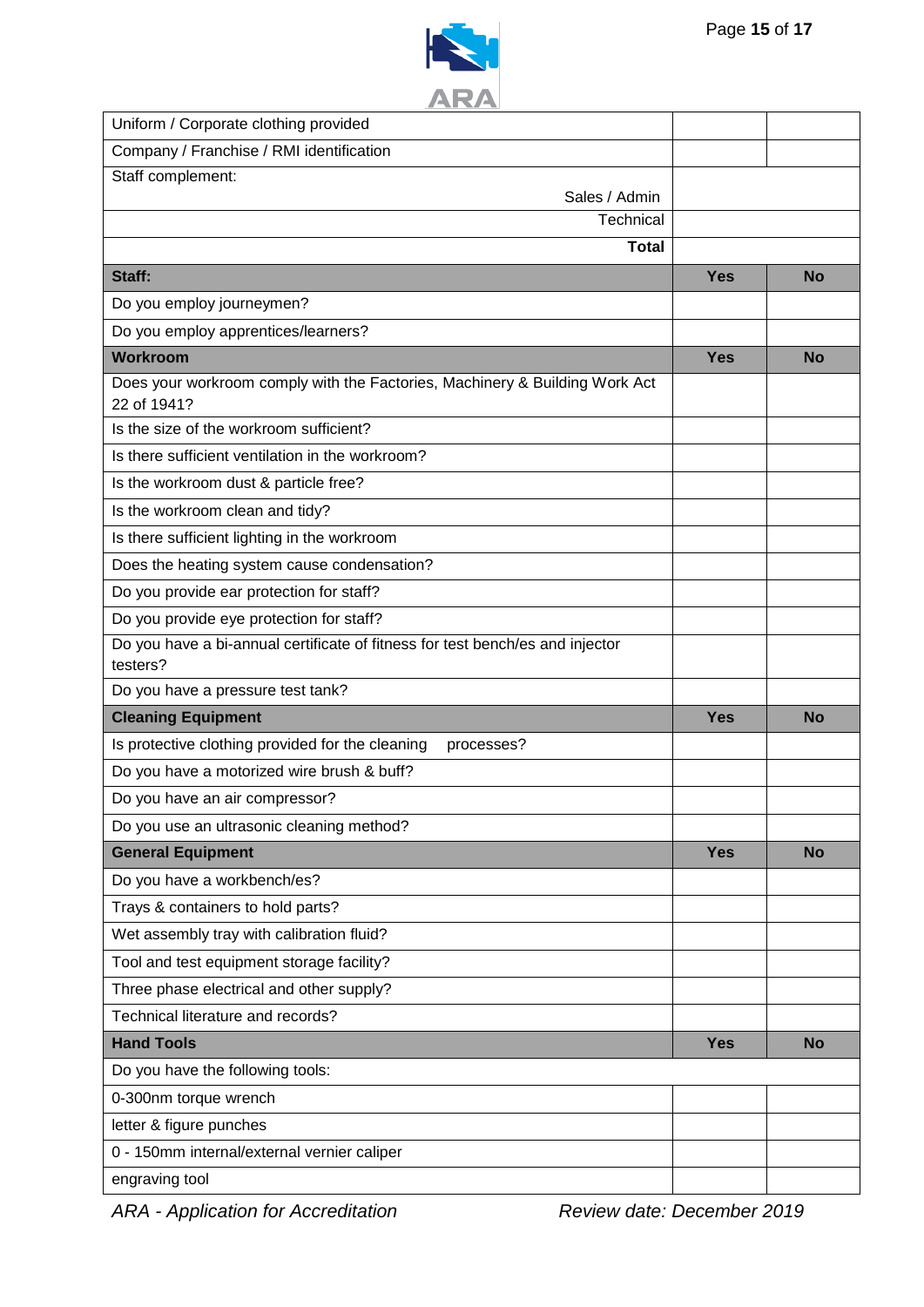



| 0-5000r/m tachometer                                     |            |           |
|----------------------------------------------------------|------------|-----------|
| stopwatch graduated 0,1s                                 |            |           |
| spanners                                                 |            |           |
| flare nut wrenches                                       |            |           |
| socket wrenches                                          |            |           |
| sealing pliers                                           |            |           |
| locking wire seals hexagon wrench keys                   |            |           |
| and specialized tool kits                                |            |           |
| <b>Test Bench</b>                                        |            |           |
| What type of test bench/es do you have?                  |            |           |
|                                                          |            |           |
|                                                          |            |           |
| Which models?                                            |            |           |
|                                                          |            |           |
|                                                          |            |           |
| <b>Injector Test Equipment</b>                           | <b>Yes</b> | <b>No</b> |
| Do you have an injector test facility                    |            |           |
| Do you have two spring injector tooling?                 |            |           |
| Do you have in-house capabilities to repair and test?    | <b>Yes</b> | <b>No</b> |
|                                                          |            |           |
| Bosch Mw Type - Mechanical Governer                      |            |           |
| Cav-Bosch-Zexel-Nippon Denso - A-Type Mehanical Governor |            |           |
| A-Type Combined Governor                                 |            |           |
| <b>Flange Mounted</b>                                    |            |           |
| Bosch P-Type Turbocharged 1,2,3000 Series                |            |           |
| Bosch P-Type Turbocharged 7/8000 Series                  |            |           |
| Bosch P-Type Non-Turbocharged 1,2,3000 Series            |            |           |
| Bosch P-Type Non-Turbocharged 7/8000 Series              |            |           |
| Bosch P-Type Turbocharged Electronic 6 Cyl               |            |           |
| Bosch H-Type Turbocharged Electronic 6 & 8 Cyl           |            |           |
| Rotary Fuel Pump Va & Ve                                 |            |           |
| Rotary Fuel Pump Ve Turbocharged                         |            |           |
| Rotary Fuel Pump Ve Electronic 6,5,& 4 Cyl               |            |           |
| Dpa/Roto Diesel Pump                                     |            |           |
| Dpc/Dps Pump                                             |            |           |
| Stanadyne Pump                                           |            |           |
| Stanadyne Pump Electronic 6,4 & 3 Cyl                    |            |           |
| Cummins-Pt                                               |            |           |
| Cummins-Pt With Afc                                      |            |           |